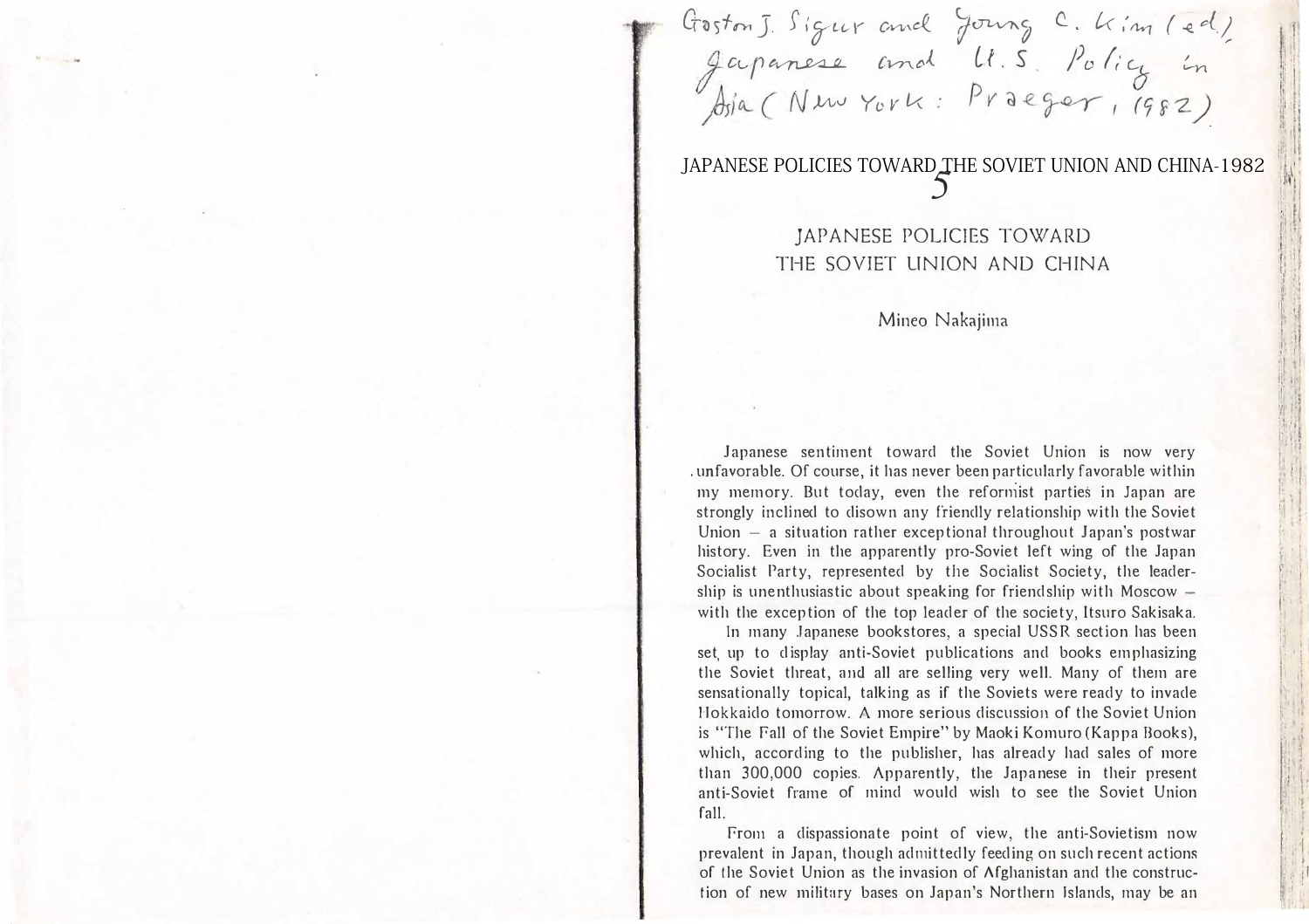**in the contract of the contract of the contract of the contract of the contract of the contract of the contract of the contract of the contract of the contract of the contract of the contract of the contract of the contra** 

 $\label{eq:2.1} \begin{split} \frac{\partial \mathcal{L}}{\partial t} & = \frac{1}{2} \mathcal{L} \frac{1}{2} \mathcal{L} \left[ \frac{1}{2} \mathcal{L} \frac{1}{2} \mathcal{L} \frac{1}{2} \mathcal{L} \frac{1}{2} \mathcal{L} \frac{1}{2} \mathcal{L} \frac{1}{2} \mathcal{L} \frac{1}{2} \mathcal{L} \frac{1}{2} \mathcal{L} \frac{1}{2} \mathcal{L} \frac{1}{2} \mathcal{L} \frac{1}{2} \mathcal{L} \frac{1}{2} \mathcal{L} \frac{1}{$ 『 〉14171

'i:\! l

lfi1'! it.!: .;

#### Japanese and U.S. Policy in Asia de Anti-Asia Japanese Policies (33) and the Samuel Asia Japanese Policies (33) 82

inevitable result of the foreign policy choice made by Tokyo when it decided to promote friendly relations with Beijing. lf so, the Japanese sentiment against the Soviet Union may be viewed as a "strategic" development dictated by the current international environment. As such, it should be distinguished from the traditional anti-Soviet sentiment that has always lurked in the minds of the Japanese.

Many Japanese public opinion leaders and policy-makers have been aware of this fact, and are strongly concerned about the possibility of the trend swaying and restraining Japanese foreign policy in the future. They include the late Premier Ohira and former Premier Fukuda. The Foreign Ministry also appears to be developing the consensus that Japan in the near future will have to give serious attention to its diplomatic relations with the Soviet Union. Perhaps a typical statesman with much insight, both theoretical and pragmatic, into the advisability of this policy stand is Kiichi Miyazawa, Chief Secretary of the Cabinet and the real "helmsman" of the incumbent Suzuki administration.

#### WHAT THE PEACE TREATY WITH CHINA IS COSTING JAPAN

In the early 1970s there was the prevailing prediction that the Sino・U.S. rapprochement would greatly reduce tensions in Asia. It was in this climate that the normalization of diplomatic relations between China and Japan was realized. Personally, I could not persuade myself to be so optimistic. Looking back at the beginning of the 1980s, after the major event of the conclusion of the Sino-Japanese Peace and Friendship Treaty, one realizes that the fluid Asian situation in recent years obviously cannot be grasped accurately in terms of a detente alone. One may even feel that, just because a detente was achieved between big powers, the old tensions have been, as it were, carried over to smaller nations in the area and their neighbors, as may be seen from the recent developments in Indochina and the dramatic changes taking place in Iran and elsewhere in the Middle East.

The detente symbolized by the Sino-U.S. rapprochement has been brought about on the strength of a serious "cold war" between China and the Soviet Union, and there is no denying that the normalization of Sino・U.S. relations and the improvement of Sino・Japanese

relations in the opposite camp have provoked the Soviet Union in to ex tensive strategic expansion in Asia.

In this general environment, Japan under the Peace and Friendship Treaty with China finds itself in a position, whether it likes it or not, to play a role in the international power game in Asia. For Japan today is no longer what it was in the 1960s, not to mention what it was under the allied occupation. As the world's second biggest nation in terms of GNP, Japan is now capable of exercising a very substanatial influence. China, on its part, is predominant in Asia as a potential big power, and beginning to be active in a way as one of the leading players in the power game. By signing with this country a peace and friendship pact containing a highly provocative "hegemony clause", Japan, it must be said, has plunged into a situation carrying implications too serious from the viewpoint of international relations to be accepted as part of a conventional war settlement between the two countries. l--anap :l'11'

In the 1980s, Japan may have to pay the cost of this foreign policy choice.

Recent changes in international relations vividly illustrate the fact that Japan stood at a very important crossroad in its recent history when it chose two years ago to sign a treaty with China containing a hegemony clause. At that time I pointed out that it was risky for Japan, elated in the prevailing atmosphere of friendship between the two countries, to view their new relationship simply as "bilateral" since both nations were now major figures in the arena of international politics. I also expressed the fear that, in the increasingly precarious international environment, too close a relationship between Beijing and Tokyo might seriously provoke Moscow and prompt it into further military and strategic expansionism while an "anti-hegemonist" alliance of the United States, China, and Japan might be organized to counter it, and that this might leave Japan in a tight spot in which it would have very few choices. I said that this foreign policy choice might then lead us dangerously from a pro-Chinese to an anti-Soviet stand. One of my articles on the conclusion of the Sino・Japanese treaty was subtitled, "A Choice for Peace or a Dangerous Alliance?"1 On the other hand, the Japanese press as well as the Foreign Ministry and other govenunent sources then prophesied that the pact would help strengthen Japan's diplomatic position in the world, and proponents of Sino-Japanese cooperation were confident that the Soviets would not do anything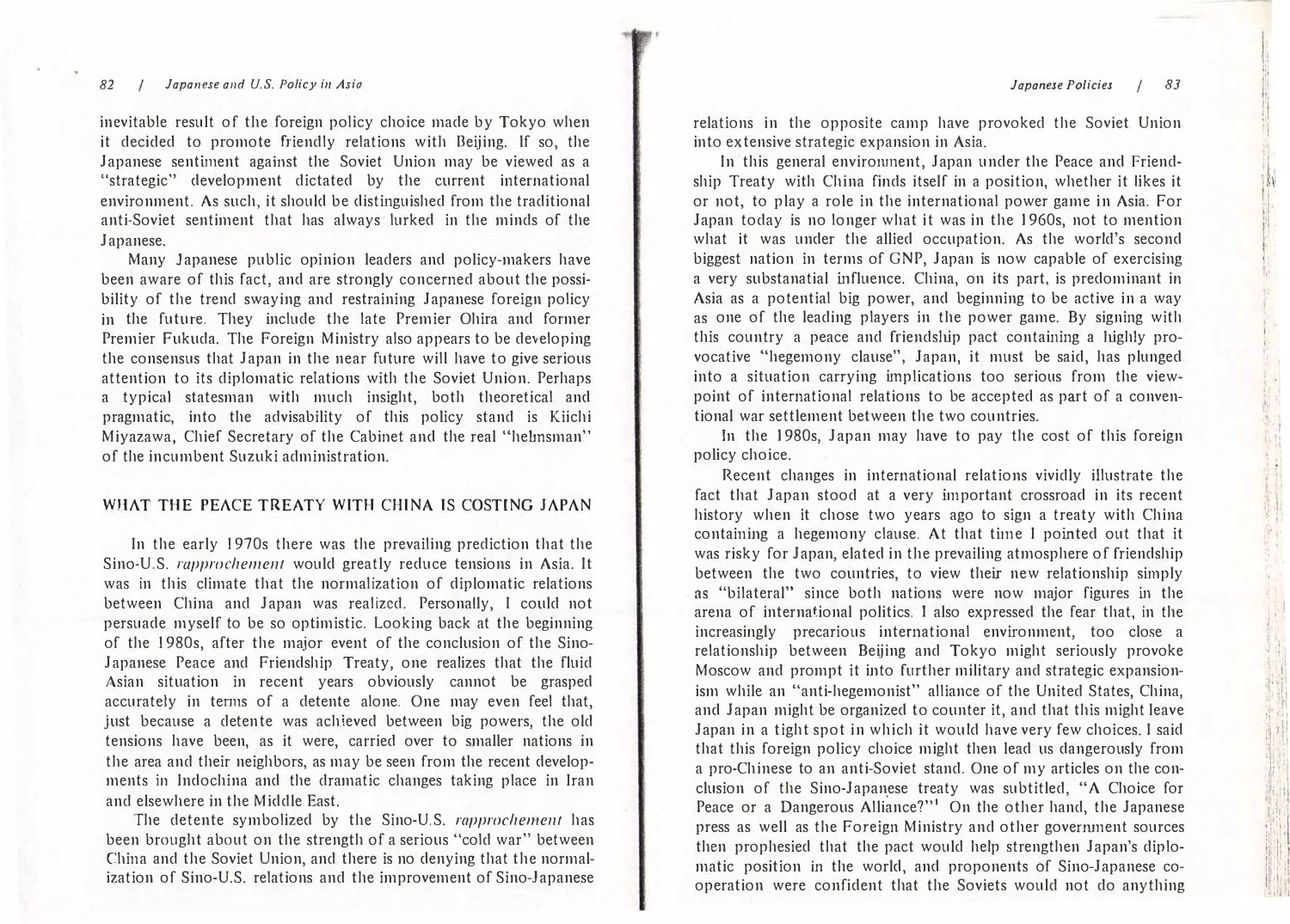#### 84 / Japanese and U.S. Policy in Asia

serious against Japan if it accepted the hegemonism clause. Business leaders, dazzled by the prospect of an immense Chinese market, were all too anxious for contacts with China.

Beijing and Tokyo at that time had already had diplomatic relations with each other. While Beijing had reason to want to strengthen them in preparation for its "Four Modernizations" program, there was actually no need on Japan's part to sign the treaty at the cost of accepting the hegemonism clause. At the end of a negotiation process in which Japan, as it were, got into a blind alley, it made a decision that has since helped create the stringent international climate we find ourselves . in today. It must be said that Japan is paying rather dearly for that treaty with China.

Now in retrospect, the first repercussion of the Sino・Japanese pact came in the form of the Soviet-Vietnamese Treaty signed in November 1978. As a result, a Soviet military, strategic bridgehead was established in Southeast Asia, the backyard of China. The Vietnamese, seeing their relationship with China thus deteriorating, ventured with Soviet backing on an expedition in Cambodia, which in its turn touched off a conflagration between China and Vietnam. A violent chain reaction of this sort tends to occur in international relations today, making the environment harder for Japan and everyone else in Asia.

The second repercussion of the treaty with China, which affects Japan most directly, has been the construction or consolidation of Soviet military bases or installations on three of Japan's Northern Islands. It looks as if Japan has plunged into a situation in which it appears to be voluntarily closing the possibility of getting the Northern Islands back.

How much of this was anticipated by the Japanese when they signed the treaty with China? lsn't the foreign policy choice they made in a sentimental mood now proving to be one lacking in diplomatic foresight and consistency? During the peace treaty negotiations with China, the prevailing attitude of the Japanese was optimistic and of the opinion that the treaty would result in a peaceful international environment in Asia. Little thought was given to its possible unfavorable repercussions. Now the Japanese are suddenly aware of the "Soviet threat". It was obvious to me that that particular foreign policy choice would give the Soviets an excuse to step up their strategic position against Japan, and I feel it is rather naive to be anxious about the Soviet threat now after failing to anticipate what was obviously coming.

I am not denying the Soviet threat. But let me point out, as I did when I attended a strategic affairs subcommittee of the Soviet-Japanese Roundtable held in Tokyo in the fall of 1979 - which experience further confirmed me in my belief  $-$  that the Soviet Union is suffering from a psychological complex about Japan, and is much irritated and harassed by the anti-Soviet sentiment mounting in Japan. This often unnoticed aspect of the Soviet attitude, I believe, should be taken into consideration. In any case, since Japan has been much slower in developing a favorable diplomatic relationship with the Soviet Union, it seems to me only logical that Japan should take an active attitude now for improving relations with the Soviet Union while ingeniously taking into account their external as well as internal vulnerabilities.

### LOOKING INTO THE"SOVIET THREAT" THEORY

Among all criticisms of the Soviet Union mounting in Japan and elsewhere in the world since the Soviet military invasion of Afghanistan, the most violent and thorough is A. Solzhenitsyn's recent discussion of the Soviet Union, $2$  in which he bitterly speaks of the Soviet action in Afghanistan as resulting from a lack of Western wariness of the Soviet Union, and goes on to argue that the present situation has its origin in the fact that "the most dangerous miscalculation of the West about communism began in 1918, when the West provided little support for the national resistance of the Russians" to Bolshevism. From his point of view, the Japanese Expedition in Siberia (1918-1922) would be justified, and an international military intervention in the Russian Revolution would appear to have been necessary. I was struck by the fact that Solzhenitsyn went so far in wishing for his "lost Russia" and condemning the Russian Revolution. The Japanese press, which previously was so eager to report everything about him, now seems indifferent to his argument.

Perhaps the press means to ignore Solzhenitsyn's recent remarks as reflecting his degeneration into mere anticommunism and anti-Sovietism. Even a sympathizer with him would have to admit that it is heedless and pointless to discuss current international relations and contemplate policies toward the Soviet Union from his point of view.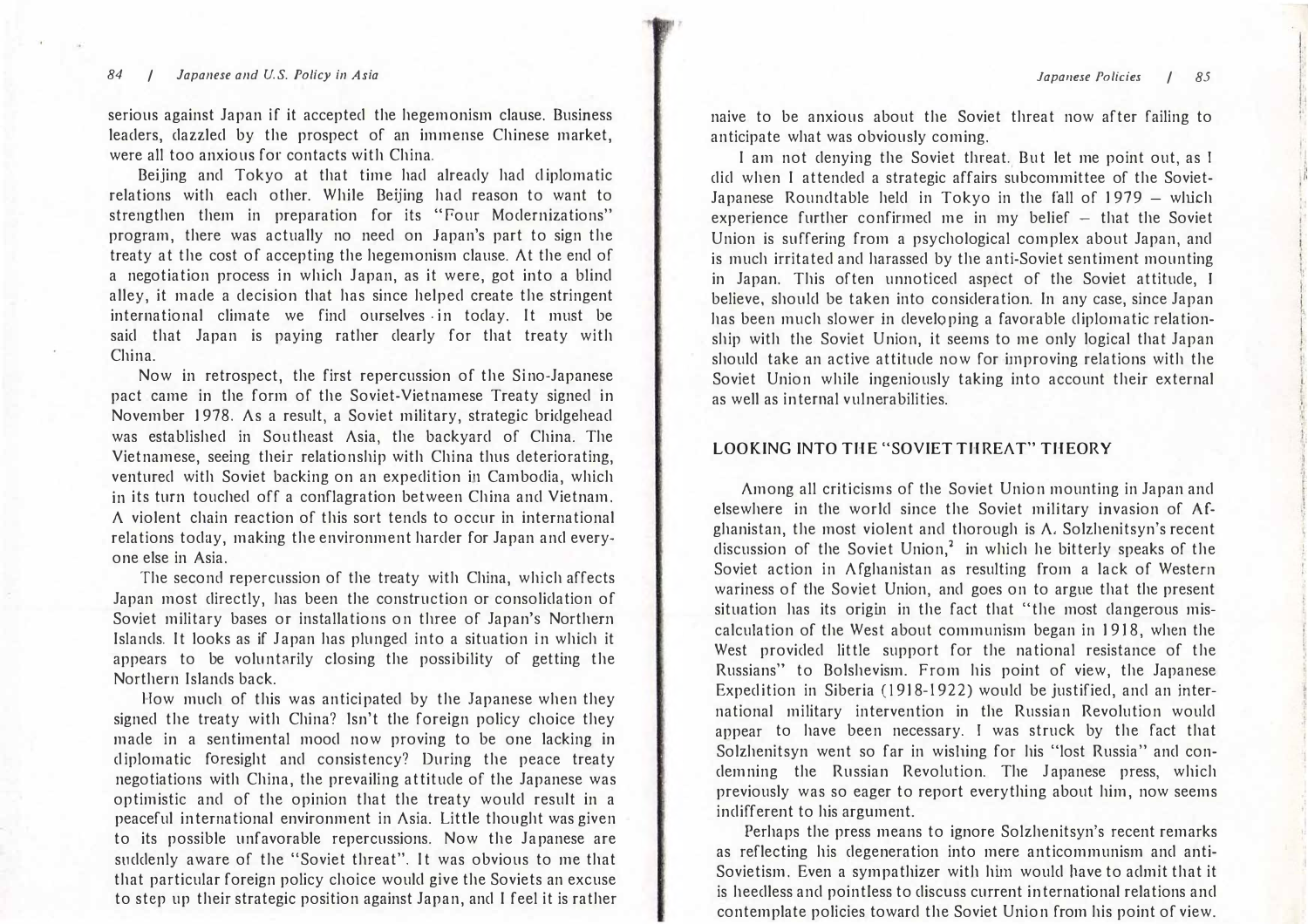#### 86 / Japanese and U.S. Policy in Asia  $\overline{a}$  87

For the Soviet Union today is an immense reality and the major opponent of the West in the present world crisis.

Prior to the Soviet invasion of Afghanistan, I had always felt that the Soviet effort to organize a network of peace and friendship treaties or good neighborhood and friendship treaties containing what the Soviets insist on as "the consultation clause" constituted a basic element in Brezhnev's concept of an"Asian collective security system". Especially after the conclusion of the Soviet-Afghan Treaty of Friendship and Good Neighborhood in December 1978, I often pointed out that Afghanistan now belonged to the Soviet sphere of influence. Therefore, I was less shocked than most people by the Soviet action there when it came, although it does not surprise me that the Soviet Union is now exposed to severe world criticism against its invasion of A fghanistan, which is glaringly indicative of the unsavory aspects of the Soviet state.

Indeed, the Afghan crisis has once again brought to light one established pattern of Soviet expansion abroad. Now under Brezhnev, the Soviet Union does not necessarily follow its classic expansionist patterns. But there is no denying that it has intervened in fluid situations abroad – in Angola, Ethiopia, and elsewhere  $$ by supplying arms or dispatching military advisors there on the strength of its military capabilities. Coming on top of all this, the invasion of Afghanistan has seriously shaken the old view of the Soviet Union held by the State Department in Washington, which was beginning to see signs of maturity in Moscow's recent foreign policy. Meanwhile, observers are coming out with views in which they find consistent Soviet aggressiveness in the whole series of Soviet actions abroad, ranging from the traditional Russian expansionism and southward thrust carried on since the Tsarist days, through Stalin's expansionist actions including the division of Poland and the annexation of the three Baltic states during World War II, to the oppression of the revolts in Hungary in 1956 and in Czechoslovakia in 1968 during the process of de-Stalinization. However, it must be said that there is a considerable lack of reason in viewing all these developments in the same light and seeing a consistent Soviet attitude of aggression in Stalin's expansionist policies on the one hand, not to speak of those of Tsarist Russia, and, on the other, the Soviet actions in Hungary and Czechoslovakia after the beginning of the de-Stalinization process, which were ill-conceived defensive actions for preserving the Soviet interests in these countries.

There have been a whole range of views advanced on the intention and background of the Soviet action in Afghanistan, and I think I should refrain from adding my own here. However let me point out that, in the Soviet viewpoints, A fghanistan after the downfall of the King probably appeared to be something like Mongolia (outer Mongolia). That is, Afghanistan's relationship with the Soviet Union after 1978 began to resemble that of Mongolia after the 1911 Xinhai revolution in China, after which Mongolia became the object of a suzerainty contest between the Russians and the Chinese, and finally fell under the predominant influence of the Soviet Union, where it now stays. In Afghanistan, as the 1907 Anglo・Russian Agreement illustrates, there was a similar competition for suzerainty between Britain and Russia. This background may have caused the Soviet Union to contemplate "Mongolization" of Afghanistan. Both Mongolia. and Afghanistan are inland Asian neighbors of the Soviet Union, and should appear in Moscow's eyes to be twin subsystems closely resembling each other. In Mongolia, however, an inclination toward alientation from the Soviet Union has surfaced from time to t ime, and Jed to oppressive Soviet intervention in each case. Similarly, the Amin regime in A fghanistan had been getting out of Moscow's control when the Soviet Union intervened, and their awareness of a crisis in this situation, in addition to the various factors already pointed out exhaustively by various observers, must have confirmed the Soviet Union in its resolve. Mongolia (outer Mongolia). That is, Algannaria's relationship with<br>the Soviet Union after 1978 began to resemble that of Mongolia<br>felcer the 1911 Xinhai revolution in China, after which Mongolia<br>became the object of a suze

Thus, we can see that Soviet military intervention is likely to occur only when the Soviet Union thinks it has some kind of justification or moral obligation for it, such as a need to defend a revolutionary regime in power from "counterrevolutionary forces", whether "external" or "internal", and that many "Soviet threat" theorists are unjustified in their argument that the Soviet Union in its present condition may invade a peace-loving country any minute through unlimited use of their military might. Stanley Hoffman<sup>3</sup> is in favor of the view that "military power has never been so central and conspicuous a means of Soviet foreign policy as many people suggest." A "Soviet threat" theory not giving sufficient thought to this fact is bound to be demagogic. So long as one looks at things from such a viewpoint, it will be impossible, both theoretically and in practice, to effectively meet the existing crisis. At least, one cannot provide from such a stand any long-range principle that may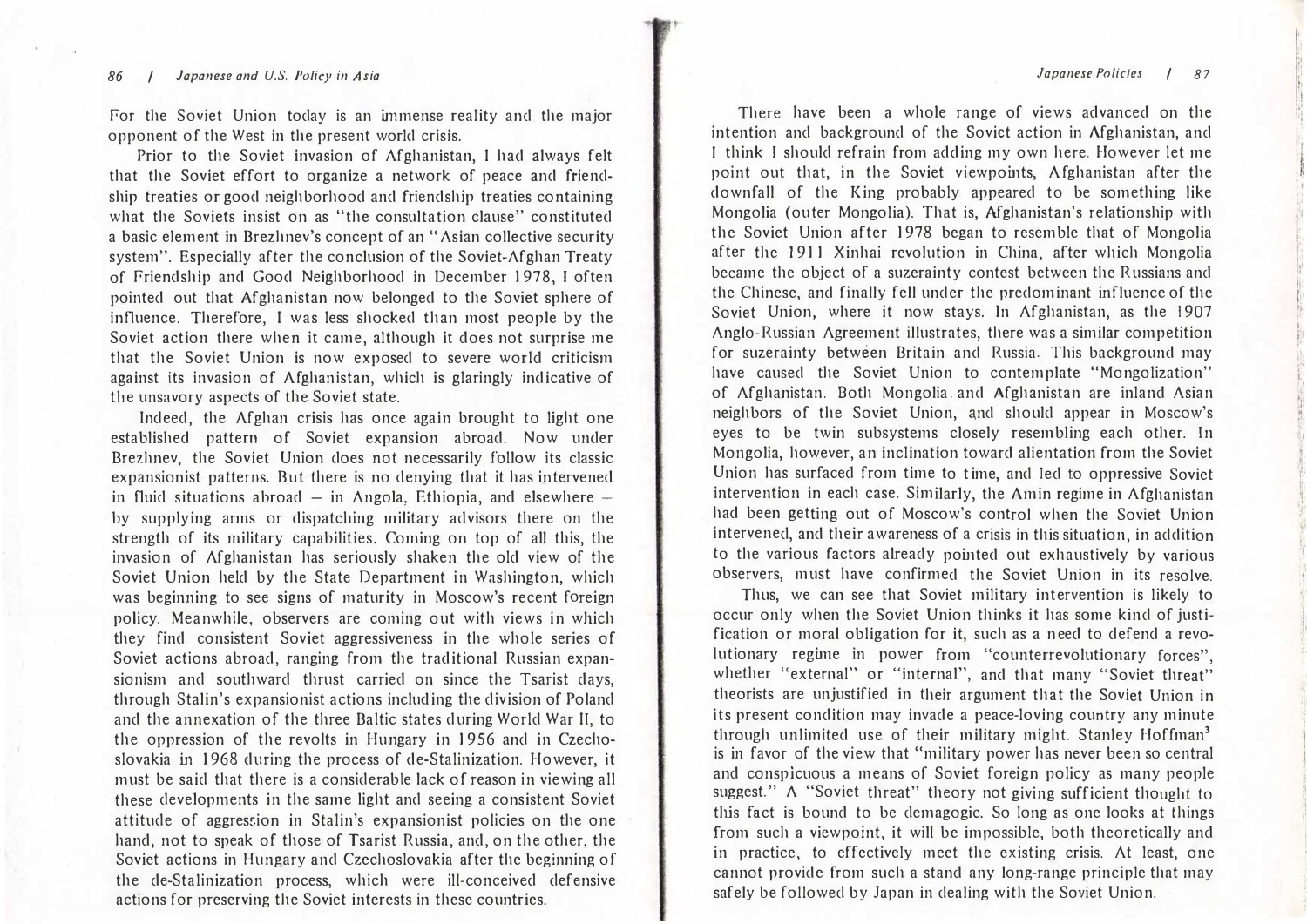#### Japanese Policies / 87

#### 86 / Japanese and U.S. Policy in Asia

For the Soviet Union today is an immense reality and the major opponent of the West in the present world crisis.

Prior to the Soviet invasion of Afghanistan, I had always felt that the Soviet effort to organize a network of peace and friendship treaties or good neighborhood and friendship treaties containing what the Soviets insist on as "the consultation clause" constituted a basic element in Brezhnev's concept of an "Asian collective security system". Especially after the conclusion of the Soviet-Afghan Treaty of Friendship and Good Neighborhood in December 1978, I often pointed out that Afghanistan now belonged to the Soviet sphere of influence. Therefore, I was less shocked than most people by the Soviet action there when it came, although it does not surprise me that the Soviet Union is now exposed to severe world criticism against its invasion of Afghanistan, which is glaringly indicative of the unsavory aspects of the Soviet state.

Indeed, the Afghan crisis has once again brought to light one established pattern of Soviet expansion abroad. Now under Brezhnev, the Soviet Union does not necessarily follow its classic expansionist patterns. But there is no denying that it has intervened in fluid situations abroad  $-$  in Angola, Ethiopia, and elsewhere  $$ by supplying arms or dispatching military advisors there on the strength of its military capabilities. Coming on top of all this, the invasion of Afghanistan has seriously shaken the old view of the Soviet Union held by the State Department in Washington, which was beginning to see signs of maturity in Moscow's recent foreign policy. Meanwhile, observers are coming out with views in which they find consistent Soviet aggressiveness in the whole series of Soviet actions abroad, ranging from the traditional Russian expansionism and southward thrust carried on since the Tsarist days, through Stalin's expansionist actions including the division of Poland and the annexation of the three Baltic states during World War II, to the oppression of the revolts in Hungary in J 956 and in Czechoslovakia in 1968 during the process of de-Stalinization. However, it must be said that there is a considerable lack of reason in viewing all these developments in the same light and seeing a consistent Soviet attitude of aggression in Stalin's expansionist policies on the one hand, not to speak of those of Tsarist Russia, and, on the other, the Soviet actions in Hungary and Czechoslovakia after the beginning of the de-Stalinization process, which were ill-conceived defensive actions for preserving the Soviet interests in these countries.

There have been a whole range of views advanced on the intention and background of the Soviet action in Afghanistan, and I think I should refrain from adding my own here. However let me point out that, in the Soviet viewpoints, Afghanistan after the downfall of the King probably appeared to be something like Mongolia (outer Mongolia). That is, Afghanistan's relationship with the Soviet Union after 1978 began to resemble that of Mongolia after the 1911 Xinhai revolution in China, after which Mongolia became the object of a suzerainty contest between the Russians and the Chinese, and finally fell under the predominant influence of the Soviet Union, where it now stays. In Afghanistan, as the 1907 Anglo・Russian Agreement illustrates, there was a similar competition for suzerainty between Britain and Russia. This background may have caused the Soviet Union to contemplate "Mongolization" of Afghanistan. Both Mongolia and Afghanistan are inland Asian neighbors of the Soviet Union, and should appear in Moscow's eyes to be twin subsystems closely resembling each other. In Mongolia, however, an inclination toward alientation from the Soviet Union has surfaced from time to time, and led to oppressive Soviet intervention in each case. Similarly, the Amin regime in Afghanistan had been getting out of Moscow's control when the Soviet Union intervened, and their awareness of a crisis in this situation, in addition to the various factors already pointed out exhaustively by various observers, must have confirmed the Soviet Union in its resolve.

Thus, we can see that Soviet military intervention is likely to occur only when the Soviet Union thinks it has some kind of justification or moral obligation for it, such as a need to defend a revo-Ju tionary regime in power from "counterrevolutionary forces", whether "external" or "internal", and that many "Soviet threat" theorists are unjustified in their argument that the Soviet Union in its present condition may invade a peace-loving country any minute through unlimited use of their military might. Stanley Hoffman<sup>3</sup> is in favor of the view that "military power has never been so central and conspicuous a means of Soviet foreign policy as many people suggest." A "Soviet threat" theory not giving sufficient thought to this fact is bound to be demagogic. So long as one looks at things from such a v iewpoint, it will be impossible, both theoretically and in practice, to effectively meet the existing crisis. At least, one cannot provide from such a stand any long-range principle that may safely be followed by Japan in dealing with the Soviet Union.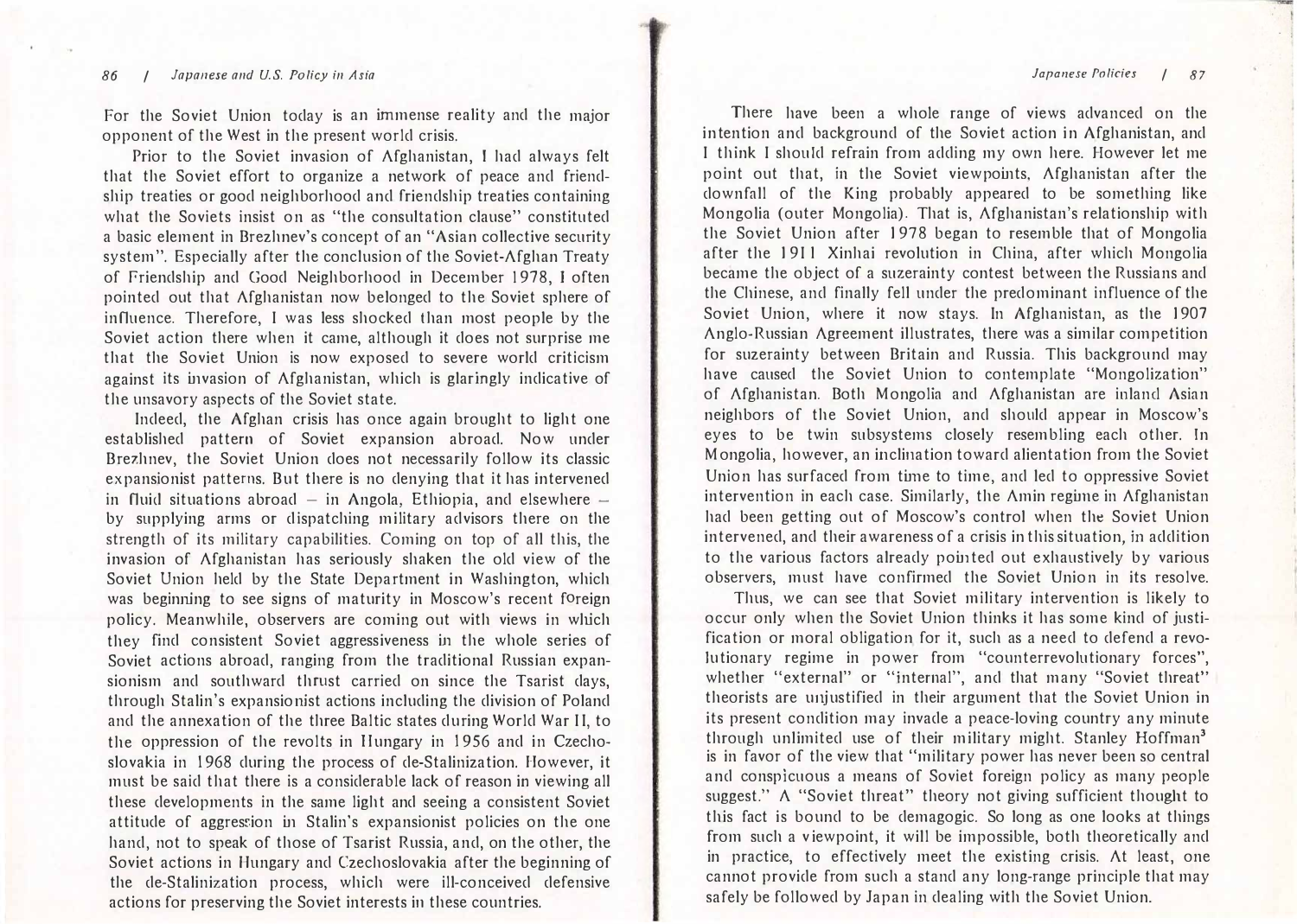#### Japanese Policies I 89

#### 88 / Japanese and U.S. Policy in Asia

### CHINA'S INTERNAL AFFAIRS AND RELATIONS WITH THE SOVIET UNION

With reference to China, on the other hand, how should one assess recent political and social developments in that country? One could begin by looking at major political events recently witnessecl in China.

The National People's Congress called in late August and early September 1980 (5th Congress, 3rd Session) elected Zhao Ziyang new Premier, and offered a number of other fascinating topics to the world before closing.

Though outwardly amicable and uneventful, the Congress was certainly noteworthy in that it brought to light China's troubles and conflicts rather than hopeful prospects at this time of a m ajor turnabout in favor of the Four Modernizations program. While in・ dicating that the political situation in post-Mao China was undergoing a quick, dramatic change, the Congress was also suggestive of a number of explosive problems lurking under the surface that would probably come to a head should Deng Xiaoping die or become incapacitated now. Just because Chinese society is moving at a dizzy pace in the direction dictated by this rare genius in political strategy, there is not a little resistance to that trend within the country, and for some time to come the people at large will have to su ffer from. the same kind of uneasiness about what is coming after Deng as they did immediately before the decease of Mao Zedong.

In spite of all this, the Japanese press, which tended to overplay the last People's Congress, generally impressed the public with the idea that China was taking a new giant step forward at the meeting, and noted the following four features of the event: (1) There is an effort at separating the Administration from the Party, as reflected in Chairman Hua Guofeng's resignation as Premier; (2) the top leadership has become younger as a result of the emergence of second-generation leaders; (3) a series of top personnel shifts have been carried out on the strength of political stability achieved under a collective leadership system; and (4) Chinese politics is becoming more open, as may be seen from the fact that foreign diplomats and newsmen were allowed to witness the proceedings of the Congress.

Are these observations really valid? I regret to say no on all four accounts.

First, Party and Administration are far from being separated from each other, as is evident from the fact that Chariman Hua's resignation as Premier, which was the main event of the meeting, was realized "at the request to the Party leadership." It is evident that top personnel shifts in the Administration are still under the control of the Party leadership. Moreover, the newly-appointed Premier, Vice-Premiers, and leading members of the Executive Board of the National People's Congress are all top leaders of the Party, most of them Politburo Members or Central Party Secretaries. The "Partyfor-All" principle has not been shaken at all.

The Congress has not been successful in rejuvenating the leadership, either, as is illustrated by the fact that the new leadership is only a year younger than the old in average age. Chairman Ye Jianying of the Executive Board of the Congress was reelected at 82, and Vice Chairman Sun Qingling at 90. The noteworthy post of defense minister, vacated by Xu Xiangqian at 78, could not be filled.

The term"collective leadership" is essentially inimical to Chinese politics because of its cultural background. It should be noted that Deng Xiaoping, having retired as Vice-Premier, is using such followers as Hu Yaobang, Wan Li, and other influential technocrats who have fallen twice and risen twice with him since the Cultural Revolution and now hold key positions in the Central Politburo and the Central Secretariat of the Party, to break up the camps of the right-wing and middle-of-the-road factions of Cultural Revolutionists led by Hua Guofeng and Ye Jianying. The new Premier, Zhao Ziyang, though theoretically an exemplary implementer of the Four Modernizations program, used to be a follower of the late Tao Zhu. It is recalled that, during the campaign against the pro-capitalists in 1976, Zhao attended an anti-Deng Xiaoping rally in Sichuan Province and made a speech in which he bitterly attacked Deng. As a candidate for Premier, he probably met with less opposition than anyone else in the current transitional period in Chinese politics just because he was not a dyed-in-the-wool follower of Deng.

It may be true that Chinese politics is gradually becoming m ore open. But one should remember that a Constitutional amendment against "Four Freedoms" including the one for putting up "wall bulletins" was carried by a vote of 3,220 to 0 (with one abstention). Does this suggest "open politics"? The People's Congress still appears to be a controlled affair.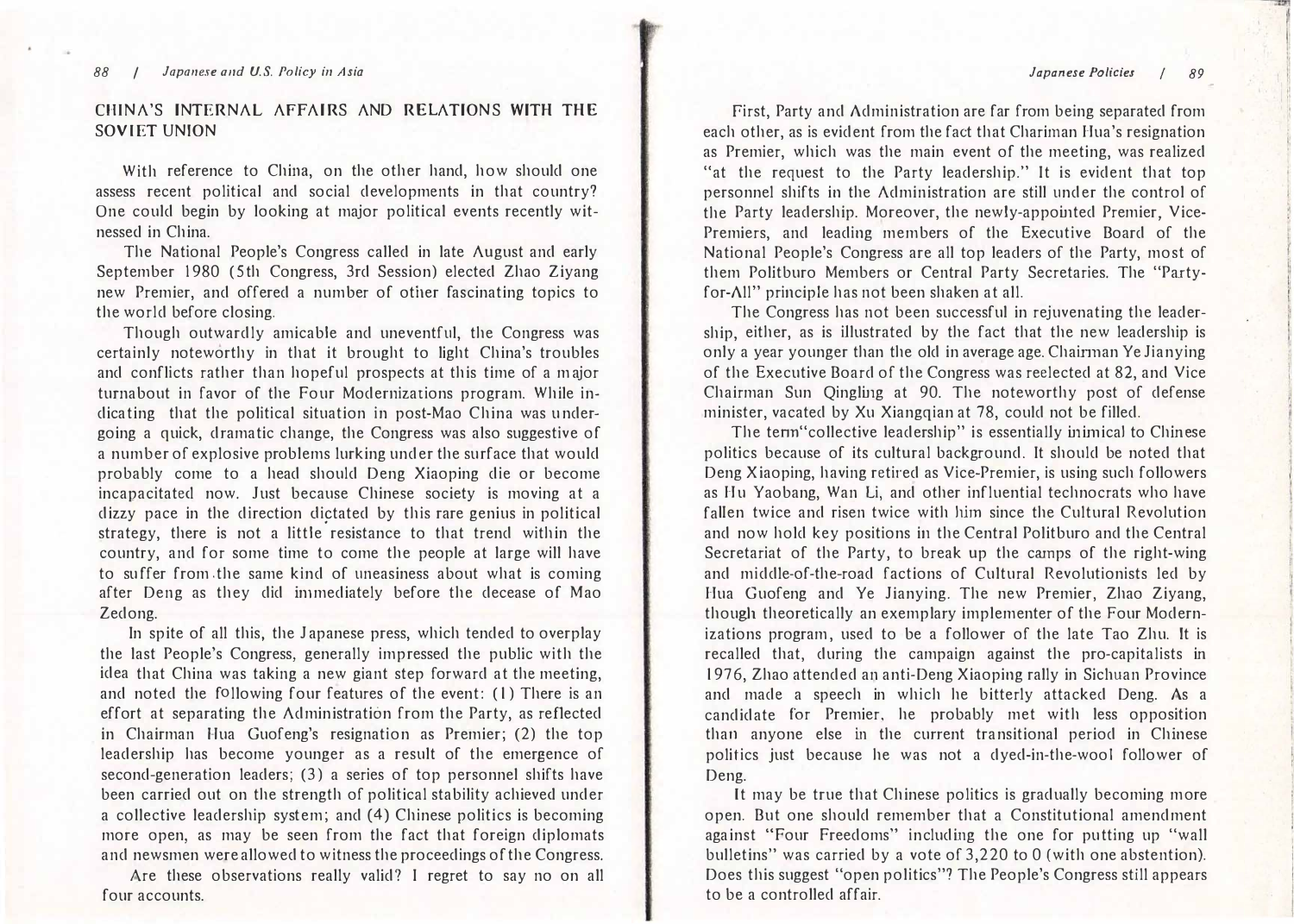ζ晶句邑

#### 90 / Japanese and U.S. Policy in Asia

Thus, it may be said that the problems have all submerged under the surface without being solved, and are likely to come up again to rock the Chinese political world as the 12th Congress of the Chinese Communist Party draws near.

Immediately after the close of the National People's Congress, the People's Daily on September 18-19 carried an important article signed by Li Hunglin and titled, "Leaders and the People", in which the writer bitterly denounced "the feudalistic, autocratic way of appointing successors", thus apparently questioning the legitimacy of Chairman Hua Guofeng's assumption of power. This is just another reflection of the complex situation in Chinese politics described above.

Underlying all this is the question of how far de-Maoization should be carried out, or how Mao Zedong should be reassessed. Although Liu Shaoqi and most other people branded as "enemies" by Mao himself have been rehabilitated and a campaign for repudiating the Cultural Revolution and praising Liu is getting under way, Beijing is still unable to say outright that Mao himself is responsible for the past tragedies, and has to put the blame solely on"Lin Biao and the Gang of Four". This internal dilemma will continue to trouble China for some time to come.

One characteristic feature of the political enviromnent just described is the fact that China is beginning to show signs of change in its assessment of Soviet society. In contrast to the old charges of "revisionism" and "capitalism" hurled at Moscow, the prevailing view in Beijing today is that the Soviet Union is a socialist state after all. This is a very important change that must be noted.

The new Chinese view of the Soviet Union must have something to do with the new internal situation in China in which Liu Shaoqi has been rehabilitated and is now highly praised for his achievements. Thus, old factors of conflict are disappearing at least at the Party level between the two countries. It seems to me, moreover, that the evolution of Chinese society, including the effect of the cunent Four Modernizations program itself, is turning toward the direction which the Soviet Union trod before.

Of course, the Moscow-Beijing feud at the level of international relations has been intensifying all the more since the recent Afghan crisis, and the above-mentioned change in Chinese opinion does not immediately justify one in thinking that Beijing is taking a step toward reconciliation with Moscow. Nevertheless, the possibility of an improved relationship developing between the two socialist powers in the future is increasing, from the pragmatic as well as theoretical point of view.

While stressing more strongly than most other observers that the Sino-Soviet antagonism is highly deep-rooted,<sup>4</sup> I have also been suggesting the possibility of Moscow and Beijing making up in the future. My viewpoint, however, has not always been favored by other experts in international relations. Both U.S. and Chinese scholars tend to argue that there is no such possibility. But something like<br>a hunch as a student of Chinese affairs tells me otherwise. I am<br>practically convinced that China's foreign policy always changes a hunch as a student of Chinese affairs tells me otherwise. I am voluntarily reflecting changes in domestic policies, and is influenced more by internal political factors than external ones involved in international power politics.

After the death of the old myth of "monolithic unity" between the Soviet Union and China, has a new myth of everlasting antagonism between them emerged to replace it? If so, I must say that there is clanger in that sort of thinking.

It is well known that China today is at a very low level of development at home (per capita GNP 200 odd U.S. dollars, foreign exchange reserves only \$1.3-1.4 billion). On the external scene, however, China is speaking in a highly spirited way with its favorite slogan of "anti-hegemonism". Since the Afghan crisis, indeed, Beijing has been emphatic that its theory of anti-Sovietism and antihegemonism has been corroborated. Generally, China has a unique talent for impressing others with an overly grand image of itself. Although its national power is still inadequate both in military and economic terms China somehow manages to make others believe that it has very substantial capabilities.

Moreover, Washington is strongly inclined to make China more powerful in military terms and make much of it in dealing with the Soviet Union at a time when the United States itself is experiencing a leadership crisis both at home and abroad  $-$  a strategy clearly reflected in the recent visit of Defense Secretary Brown to China. Sandwiched between the United States and China, Japan is getting involved in the new relationship between the two powers whether Japan likes it or not.

In Washington's eyes, it is in the immediate interest of the United States to bring up China as a military counterbalance to the Soviet Union. China, on its part, continues to call for anti-hegemonism".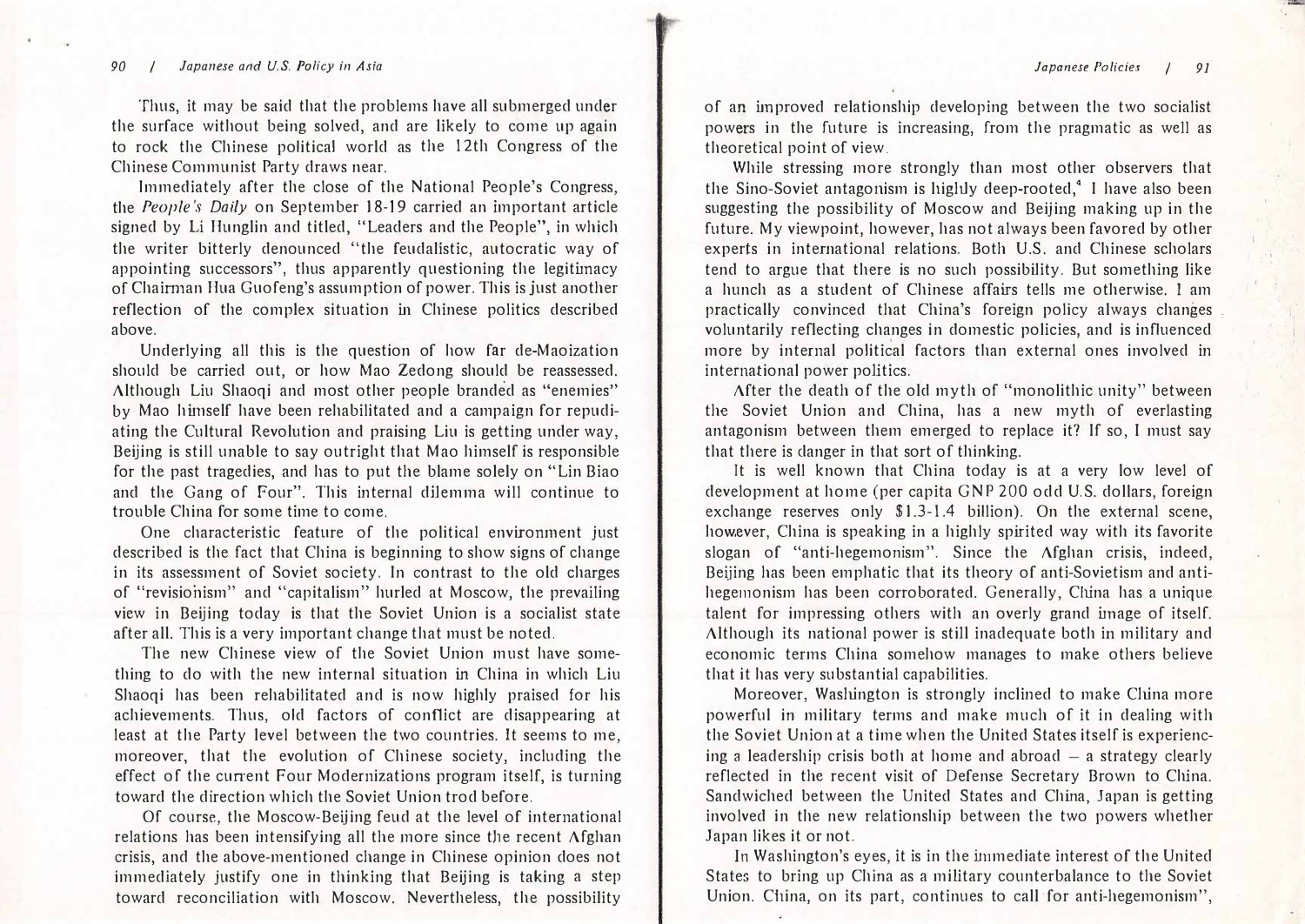#### 92 / Japanese and U.S. Policy in Asia

but we should try to see whether to not Beijing indeed is wholly committed to it.

In the international environment of new growing ''cold-war" tension following the Afghan crisis, Washington has come out with a clearcut policy of cooperation with Beijing, while China apparently wonders if it should go all the way with the United States, whose position is now so critical that it cannot help feeling the military threat of the Soviet Union. In the event of a conventional type of war, China will have to face a really serious military threat from the Soviet Union. Beijing must be mindful of this possibility.

After the outbreak of the A fghan crisis, China purchased as many as six large helicopters from the Soviet Union in late January this year; agreed to hold negotiations with the Soviet Union on navigation along the border rivers in late February (which negotiations led to an amicable settlement on March 1 9); also conducted clerical-level talks on Sino・Soviet trade, resulting in the successful conclusion of a 1980 trade agreement under which 1,500 Soviet "Volga" cars would be imported this year (as against some 900 last year); and signed another agreement for importing 100 Soviet combines this summer. All this seems to reflect Beijing's new attitude toward Moscow. In short, China finds itself in a "seller's market" in international relations today, and therefore does not feel like playing "the Soviet card" in haste. Apparently, Beijing is merely showing it off deliberately from time to time while proceeding toward its own strategic goals.

Moreover, with the progress of the cle-Maoization process, Liu Shaoqi, Peng Dehuai, Zhang Wentien, Li Lisan and other "pro-Soviet" leaders have been rehabilitated one after another. This means that, on the domestic scene at least, China is getting rid of the biggest factors responsible for the Sino・Soviet dispute. How soon this change will be reflected on the foreign policy scene needs close watching. It seems to me increasingly important to recognize that such recent changes inside China are sharply increasing the chances of a Moscow-Beijing reconciliation.

After acting in concert with China in following its anti-Soviet, anti-hegemonist policy, and venturing into a tripartite alliance with the United States and China, Japan may find Beijing itself suddenly changing its mind and bowing out. Recent domestic changes in China seem to me to suggest that possibility.

#### REALITIES OF SINO・JAPANESE RELATIONS

In an increasingly difficult international environment, Japan can no longer rely solely on the friendly mood of the Beijing-Tokyo relationship. This is partly because the honeymoon phase of economic relations between the two countries is now over. In reality, they are proving not so sweet as many Japanese business leaders expected initially in the prevailing atmosphere of Sino・Japanese friendship. When a long-term trade agreement was signed between China and Japan in February 1978, it was widely reported that 15 million tons of crude oil would shortly be shipped to Japan, and that the flow would soon increase to 50 million tons. In 1979, only 7,510,000 tons of high-cost, low-quality heavy-grade oil came from China. This year, imports of Chinese oil are expected to amount to more than 8 million tons, but even this is not a firm prospect. All this is no wonder since China does not have much oil for export in the first place, and needs more and more oil for domestic consumption.

Looking at Sino-Japanese trade as a whole, including oil transactions, one notes that the 1979 export-import total of \$6,658 million is already as much as about a quarter of China's total external trade. Further growth will not be easy to achieve. One should dispassionately consider the fact that, despite the loud talk about Sino-Japanese economic relations, trade with China accounts for a paltry 3.1 percent of Japan's trade volume.

Moreover, the Baoshan Steel Mill in Shanghai, the main "showpiece" in Sino・Japanese economic relations, which was initially scheduled to come on stream in 1 980, is still in such a state that no one knows exactly when it will be ready for operation. On top of all this, the People's Daily on March 21 carried an article titled, "Some Realizations and Proposals on the Modernization of the Metallurgical Industry", and signed by Zhou Chuandian, Deputy Director of the Teclmological Office, Metallurgical Industry Department. In this article, the writer pointed out that the Japanese-designed Baoshan mill, though ranking among the most sophisticated in the world, was too costly because it was too large in scale, automated too much, and integrated too much. He clearly stated that China under its present circumstances and at its current level of metallurgical technology would do better with a mill of the U.S. type, or even of the Soviet type. This threw cold water on the wishful thinking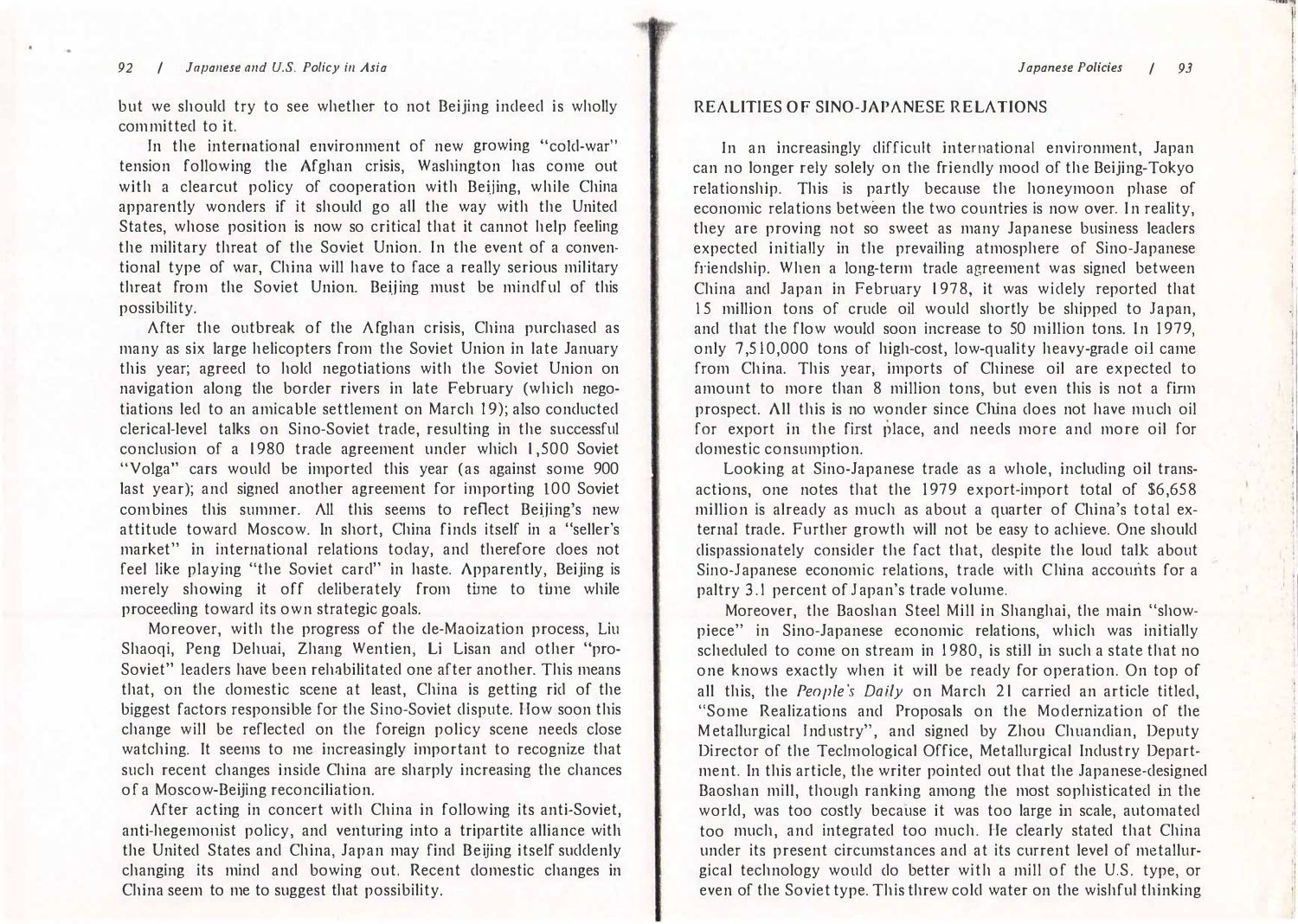Japanese Policies / 95

#### 94 / Japanese and U.S. Policy In Asia

of many Japanese business leaders. It might be added that the Baoshan mill was openly o bjected to at the last National People's Congress.

China and Japan are, so to speak, half-brothers, who would do better by dealing with each other at arm's length. Their relationship for the immediate future should have emphasis on cultural, academic, and educational contacts rather than on ostentatious events in the political and economic areas. Japanese cooperation in the former areas would be able to make much greater contributions to the modernization of China.

Japan should consider its future relations with China from a dispassionate point of view. In December 1979, Deng Xiaoping met with the late Japanese Premier Ohira. Although the relationship between the two countries then was very close already, with Japan offering \$1.5 billion of credit to China, the Chinese leader ventured to say that his country viewed relations with Japan as part of China's global strategy. This strategic way of thinking of China should be borne in mind by the Japanese.

#### EPILOGUE

On May 7, 1980, Soviet Ambassador Polyanski spoke at the foreign press club in Tokyo, and stressed that the Soviet Union had deployed new forces in the Far East including the Northern Islands with a view to countering the Sino-Japanese and Sino-U.S. rapprochements. Also in May, the late Premier Ohira visited Washington for a summit conference with President Carter, and late that month received in Tokyo Chairman Hua Guofeng from Beijing for a Sino・Japanese summit. For the first time in Japanese cliplomatic history, U.S.-Japanese and Japanese-Chinese summit meetings were held in the course of a single month on Japan's initiative. This has given Moscow some ground for arguing that a U.S.-Japanese Chinese anti-hegemonist coalition/anti-Soviet alliance came into being in May 1980  $-$  a new problem for Japan's foreign policy.

Personally, I believe it is an urgent necessity for Japan to establish itself in a new diplomatic stand in favor of maintaining a sort of "dynamic balance" in dealing with Moscow and Beijing rather than "dealing with them equally at arm's length", a popular but inconsiderate notion. For this purpose, J apan should work out a practical course of action vis-a-vis Moscow to bring back to a

proper position the foreign policy pendulum that has swung too far in the direction of Beijing.

In doing so, Japan should first of all take into consideration the Soviet Union's anxieties about the institutional vulnerabilities of its society and about its economic future, and attempt to find a way in which the Soviet Union can be induced to become more dependent on Japan in the economic area. In this connection, Japan can learn from the example of West Gennany, which is successfully containing the Soviet threat economically by purchasing large quantities of natural gas from the Soviet Union.

Secondly, with reference to the essentially provocative issue of the Northern Islands, Japanese public opinion has been tending to overheat lately. But one should realize with a cool head that just heated public opinion can never solve the problem. If one rejects the unwise choice of "all or nothing", it will be essential to reconsider what has been a taboo on this issue: the idea of having two units (Habomai and Shikotan) of the Northern Islands returned and having the other two (Etorofu and K unashiri) frozen. It is also logically appropriate since there is little Japan can do diplomatically in dealing with Moscow on this territorial issue even though there are old maps and documents in support of Japan's claim.

lt is recalled that the idea of splitting the Northern Islands for reversion was advanced in the days of the Miki Administration by the late Kazushige Hirasawa, one of Premier Miki's brain trusters. But he was "beaten up" for this suggestion: a settlement should be made on Habomai and Shikotan on the basis of the 1956 Soviet-Japanese Joint Declaration which said that the two territorial units should be returned to Japan upon conclusion of a peace treaty between the two countries while the other two islands, Kunashiri and Etorofu, should be left "frozen" u ntil the end of this century; and on these conditions a peace and friendship treaty should be signed with the Soviet Union.<sup>5</sup> Unfortunately for Mr. Hirasawa,<br>the proposal flopped partly because he was the advocate, and partly<br>because it was brought up under the unpopular Miki Administration. the proposal flopped partly because he was the advocate, and p artly The concept may become more realistic in diplomatic terms under an Administration headed by Kiichi Miyazawa, if it ever comes about in the future.

In any case, Japan will have to take a more independent foreign policy stand before long. The U.S. administration is rather naive about China, and does not seem to have a very sophisticated view